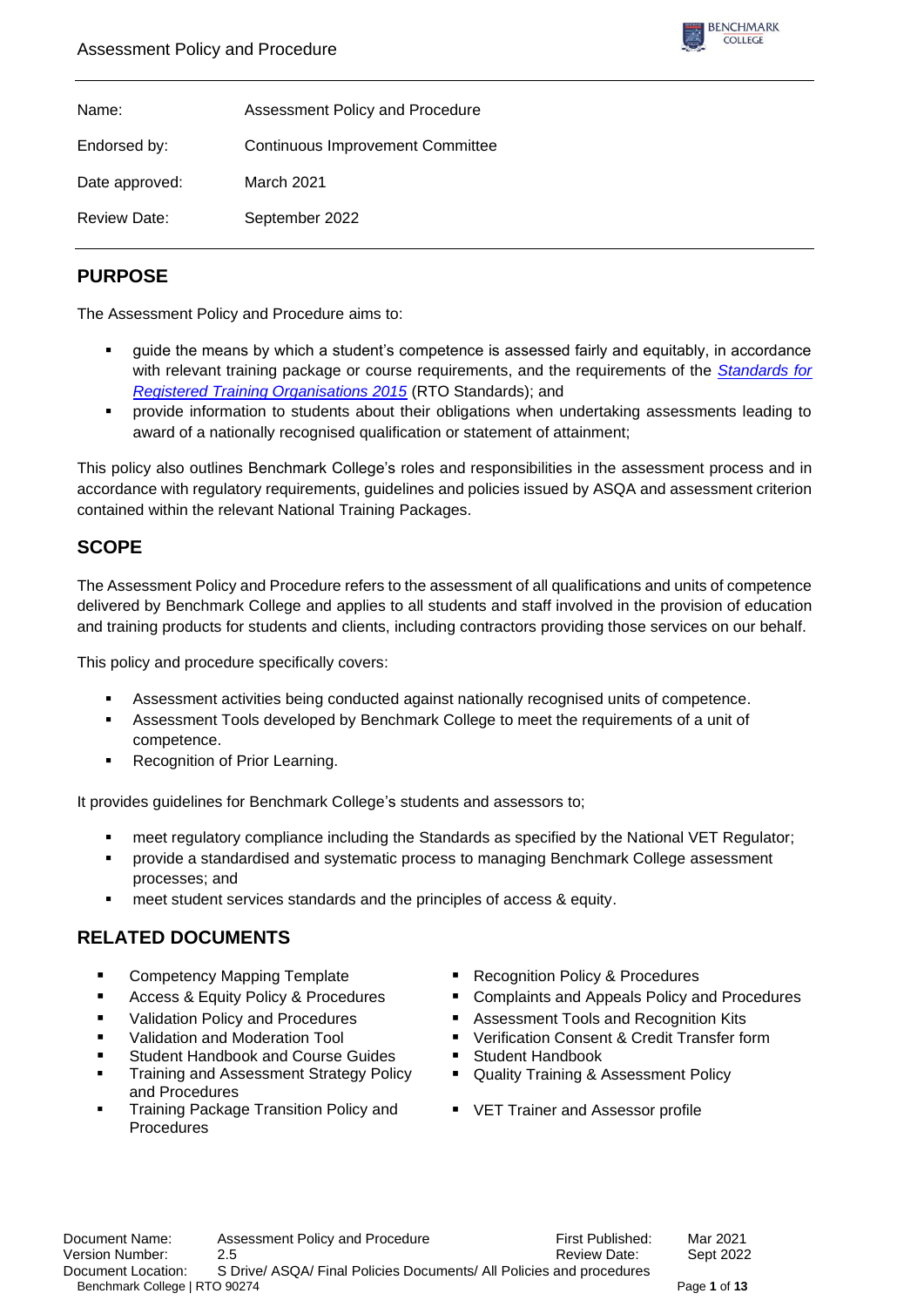

# **RELEVANT STANDARDS & GUIDELINES**

This Assessment Policy and Procedure document addresses assessment requirements of Standards 1 and 2 of the Standards for Registered Training Organisations (RTOs) 2015 and the requirements of the Australian Qualifications Framework (AQF).

# **ADDITIONAL REFERENCES**

- Smart and Skilled Contract Terms and Conditions (current)
- Smart and Skilled Operating Guidelines (current)

# **DEFINITIONS**

- **Assessment** Assessment means the process of collecting evidence and making judgements on whether competency has been achieved, to confirm that an individual can perform to the standard required in the workplace, as specified in a training package or VET accredited course<sup>1</sup>. Assessment methodology may include but is not limited to question and answer tasks, observational assessment, analysis of case studies, workplace assessment, research and project tasks.
- **Assessment Tool** Assessment components which include: the context and conditions for the assessment, the tasks to be administered to the student, an outline of the evidence to be gathered from the student and the evidence criteria used to judge the quality of performance (i.e. the assessment decision making rules). It also includes the administration, recording and reporting requirements.
- **Assessment System** Assessment system is a coordinated set of documented policies and procedures (including assessment materials and tools) that ensure assessments are consistent and are based on the Principles of Assessment and the Rules of Evidence<sup>2</sup>.
- **Quality Assessment** Quality assessment is the collection and evaluation of evidence to ensure that a student's competency is assessed according to the 'rules of evidence'.
- **Summative Assessment** Assessment is said to be summative when it is reported at the end of a training program and used to make a decision about the extent to which a student has achieved the competencies required of the training. Summative assessment usually involves the collection and evaluation of more than one form or item of evidence to make the final assessment decision.
- **Formative Assessment** Formative assessment is part of the learning process and is intended to help students learn or to check their progress. Formative assessment does not contribute to the competency decision.

**UoC** Unit of Competence

<sup>1</sup> Commonwealth of Australia *Standards for Registered Training Organisations (RTOs) 2015 - Glossary*

<sup>2</sup> Standards for Registered Training Organisations (RTOs) 2015 - Glossary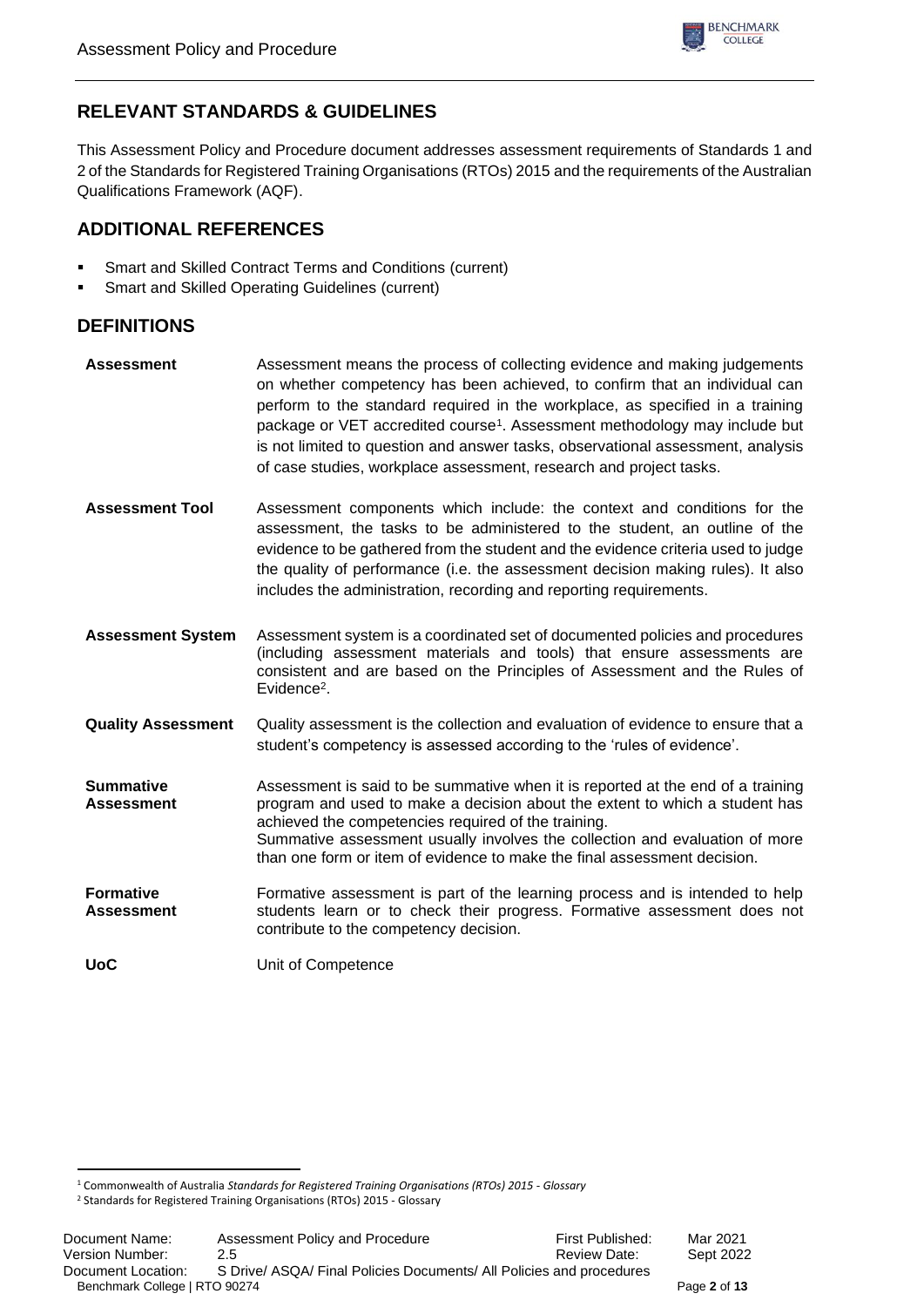

# **POLICY**

## **1 Assessment System**

Benchmark College recognises that assessment is a core service offered to our students (learners) and is at the centre of our operations as a Registered Training Organisation to provide quality training and assessment. Benchmark College implements an assessment system (including recognition of prior learning) that ensures the skills and knowledge of students are assessed using the following determinants:

- **EXECTS ASSESSMENT OCCURS WITHING MEDIA CONTROL EDUCATE:** Assessment occurs within the Australian Vocational Educational and Training (VET) Framework and complies with the assessment requirements of the relevant training package or VET accredited course.
- Assessment materials and results will be validated according to the Standards for RTO's 2015.
- Moderation of assessment decisions will be conducted internally on a regular basis to ensure consistence of assessment.
- Information about the assessment processes of a course will be provided to students prior to enrolment or before the start of a course, whichever comes first.
- Assessment tasks and processes will be designed to provide sufficient evidence to enable a judgement to be made about whether competency has been attained. Evidence may be gathered across several assessment items, as necessary. The assessment and the criteria against which assessment decisions are made will be made available to students.
- **EXECTS Assessment activities, student results and feedback form part of the systematic continuous** improvement cycle embedded in Benchmark College *[Continuous Improvement Policy](https://www.benchmark.edu.au/policies-procedures)*.
- **EXECTS ASSESSMENT METHODES AND PROTECTS ARE ASSESSMENT ASSESSMENT AREADLEM** ASSESSMENT ASSESSMENT ASSESSMENT ASSESSMENT ASSESSMENT ASSESSMENT ASSESSMENT ASSESSMENT ASSESSMENT ASSESSMENT ASSESSMENT ASSESSMENT ASSESSMENT AS engagement.
- Assessment schedules are prepared for each course to facilitate workplace-oriented outcomes that minimise the assessment load on students, without compromising the integrity of the assessment.
- The assessment process will provide for quality constructive feedback to the student about the outcomes of the assessment and guidance on future options.
- The assessment process will provide for credit transfer and recognition of prior learning (RPL) consistent with Benchmark College *[Recognition of Prior Learning Policy](https://www.benchmark.edu.au/policies-procedures)*.
- Assessment meets the Principles of Assessment.
- **Exidence submitted for assessment is guided by the Rules of Evidence prior to marking.**
- Assessment is conducted by qualified and experienced Assessors.

## **2 Quality Assessment**

Assessment involves collecting and interpreting evidence submitted by a student in order for a qualified and experienced assessor to make a decision to determine current competency. *Quality assessment* is the collection and evaluation of evidence to ensure that a student's competency is assessed according to the 'rules of evidence' and using the following guidelines:

- Assessment is conducted in accordance with the Principles of Assessment.
- Evidence submitted for assessment is guided by the Rules of Evidence.
- Evidence is evaluated in terms of the four dimensions of competency task skills, task management skills, contingency management skills and job/role environment skills.
- Assessment decisions are based on the competency requirements, addressing the applicable Unit of Competence, including knowledge and performance evidence and in accordance with assessment conditions.
- If applicable, target industry or enterprise requirements are contextualised and integrated within the assessment itself.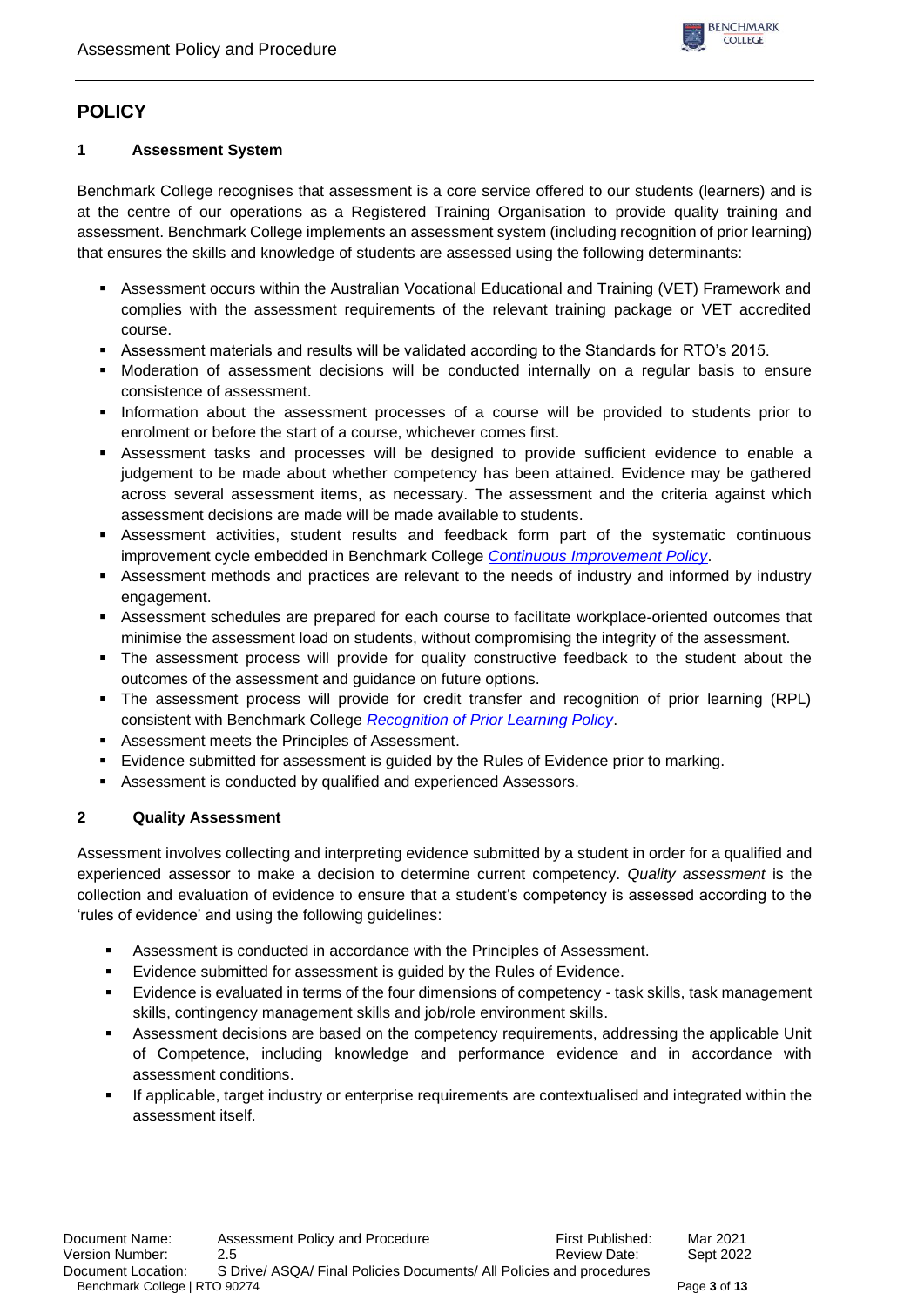

## **2.1 Principles of Assessment<sup>3</sup>**

In the delivery of assessment services, Benchmark College applies the Principles of Assessment, as follows:

▪ **Validity**. Any assessment decision made by Benchmark College is justified, based on the evidence of performance of the individual student.

Validity requires:

- $\circ$  assessment against the unit/s of competency and the associated assessment requirements covers the broad range of skills and knowledge that are essential to competent performance;
- $\circ$  assessment of knowledge and skills is integrated with their practical application;
- $\circ$  assessment to be based on evidence that demonstrates that a student could demonstrate these skills and knowledge in other similar situations; and
- o judgement of competence is based on evidence of student performance that is aligned to the unit/s of competency and associated assessment requirements.
- **Reliability**. Evidence presented for assessment is consistently interpreted and assessment results are comparable irrespective of the assessor conducting the assessment.
- **Flexibility.** Assessment is flexible to the individual student by:
	- o reflecting the student's needs;
	- $\circ$  assessing competencies held by the student no matter how or where they have been acquired; and
	- o drawing from a range of assessment methods and using those that are appropriate to the context, the unit of competency and associated assessment requirements, and the individual.
- Fairness. The individual student's needs are considered in the assessment process.
	- o Where appropriate, reasonable adjustments are applied by Benchmark College to take into account the individual student's needs.
	- o Benchmark College informs the student about the assessment process, and provides the student with the opportunity to challenge the result of the assessment and be reassessed if necessary.

## **2.2 Rules of Evidence<sup>4</sup>**

In collecting evidence, Benchmark College applies the rules of evidence to inform the learning and assessment strategy. Assessment strategies have been designed to ensure:

- **Sufficiency**. The assessor is assured that the quality, quantity and relevance of the assessment evidence enables a judgement to be made of a student's competency.
- **Validity**. The assessor is assured that the student has the skills, knowledge and attributes as described in the module or unit of competency and associated assessment requirements.
- Authenticity. The assessor is assured that the evidence presented for assessment is the student's own work.
- **Currency**. The assessor is assured that the assessment evidence demonstrates current competency. This requires the assessment evidence to be from the present or the very recent past.

<sup>&</sup>lt;sup>3</sup> Standards for Registered Training Organisations (RTOs) 2015, Standard 1, Clause 1.8

<sup>4</sup> Standards for Registered Training Organisations (RTOs) 2015, Standard 1, Clause 1.8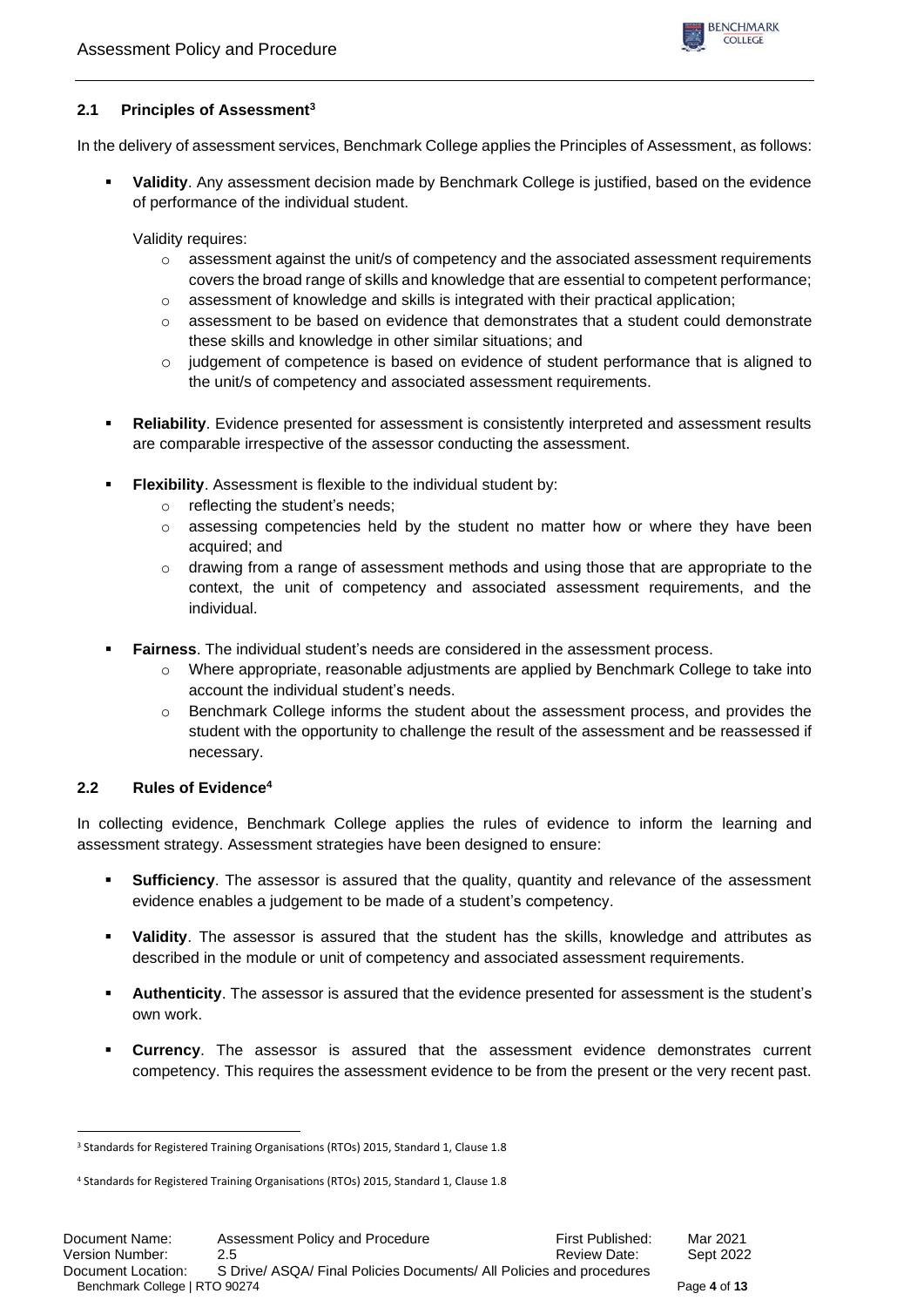

The **Principles of Assessment** and **Rules of Evidence** are specifically used at Benchmark College:

- **•** in the Training and Assessment Strategies;
- **■** during the process of writing or editing assessments;
- **■** in the induction training for assessors:
- in the process of assessment; and
- **·** in the process of validation.

## **2.3 Competency based Assessment**

Benchmark College utilises competency-based assessments. Competency based assessment is a system of collecting evidence about a person's performance to a pre-set standard and forms the framework for quality assessment. The emphasis is placed on what a person can do (outcome), rather than comparing a person's achievement to others. There is no concept of pass or fail, only competent (C) or Competency Not Achieved (Not Yet Competent [NYC]). The training is focused and allows for greater participation of the student in the assessment process.

Competency based assessment can occur at different prescheduled intervals throughout the assessment process.

- *Diagnostic* also known as pre-assessment provides information about prior knowledge and skills. This baseline information may diagnose a problem or training requirement.
- Formative assessment assists and supports training by monitoring and advising clients of their performance and rate of progress against the training outcomes. This provides feedback to the student, supervisor and trainer on what development activities are needed to achieve the required competencies.
- **EXECUTE:** Summative assessment is cumulative evaluation of achievement of the Training outcome. Often conducted in the workplace, summative assessment confirms achievement of the competency requirements which will result in the Statement of Attainment or Qualification.

## **2.4 Industry Consultation**

Benchmark College is well placed to leverage off current industry associations to incorporate industry requirements into the assessment process. Consultation with enterprises or industry will provide information about assessment requirements relevant to workplaces. Regulatory requirements that relate to specific units of competence will be incorporated to ensure our students are well prepared for their workplace duties.

## **2.5 The Assessor**

The primary role of the assessor is to objectively assess and judge a Student's knowledge and evidence of competence against a set of standards. In essence, an assessor must:

- **Ensure the safety of the personnel involved in the assessment activity is maintained at all times.**
- **EXECTE:** Interpret and understand the performance criteria and evidence quides.
- Select appropriate assessment methods.
- Select and/or develop appropriate assessment materials.
- Ensure that evidence meets the UoC requirements.
- Ensure that the evidence is valid, authentic, consistent, current and sufficient.
- Make fair and objective judgements.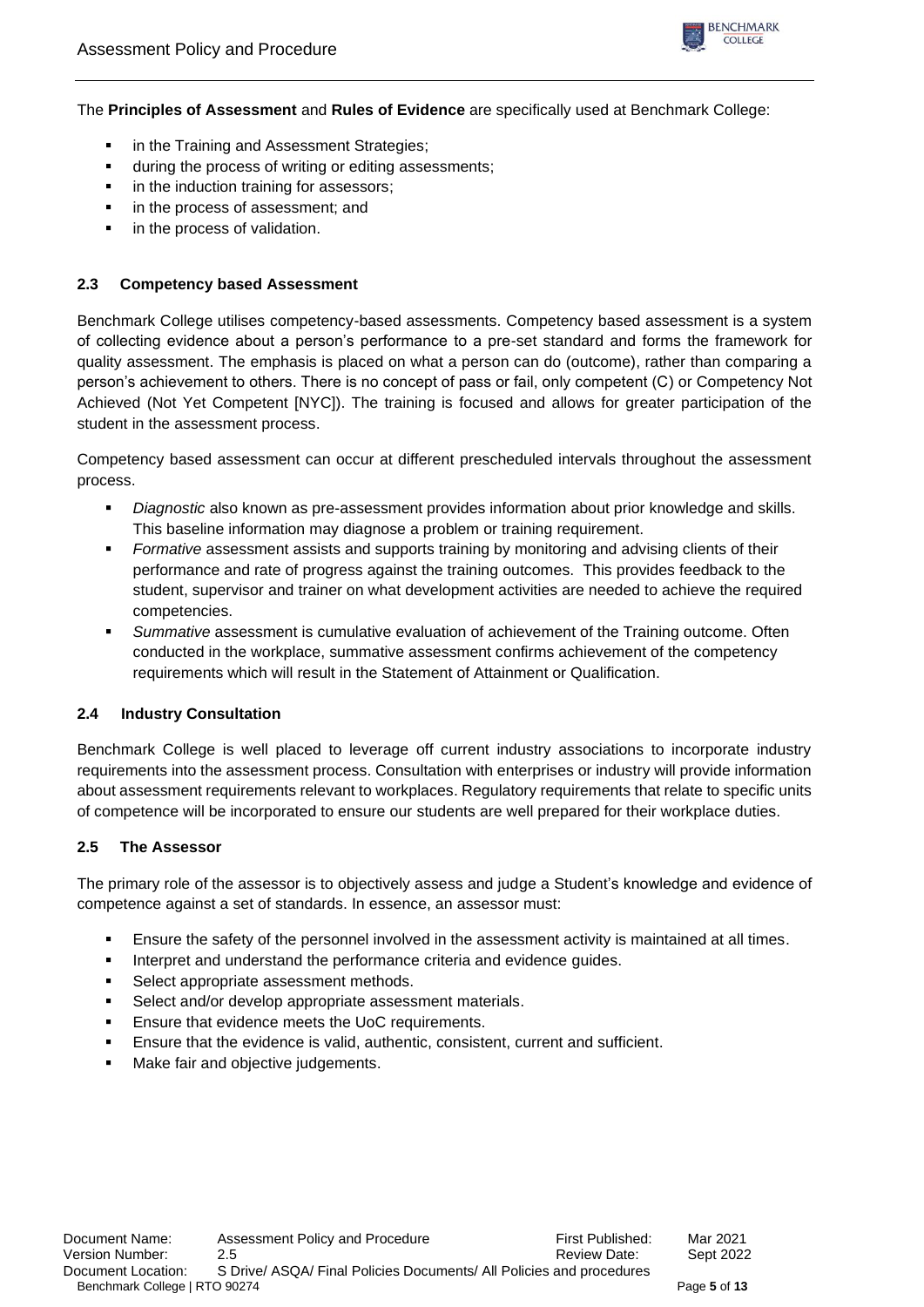## **2.5.1 Competence of Assessors**

In accordance with the Standards for Registered Training Organisations (RTOs) 2015, assessors are required to hold the assessor credentials and the vocational competencies at least to the level being assessed<sup>5</sup>:

Benchmark College's Training and Engagement Manager ensures that each assessor is appropriately qualified as prescribed in the Standards for RTO's 2015 Clause 1.13, 1.14 and Schedule 1.

Further information can be found in Benchmark College's *[Staff Recruitment Policy and Procedure](https://www.benchmark.edu.au/policies-procedures)* and *[Quality Training and](https://www.benchmark.edu.au/policies-procedures) Assessment Policy*.

## **2.5.2 Assessment on behalf of Benchmark College**

Benchmark College is ultimately responsible for ensuring quality of assessment within the organisation and scope of registration, regardless of any third-party arrangements where assessment is delivered on Benchmark's behalf<sup>6</sup>.

## **2.6 Assessment Information**

Assessment information is the information provided to both students and assessors to guide the required resources, conducting of the assessment and the completion of assessment activities. This information is used to draw out a response from a student.

Examples of assessment information include:

- **EXECT** Instructions to set the framework for the activity such as who, what, where, when and how.
- The expected outcomes refer to the 'what' and it is critical that from reading the assessment information, the required (expected) outcome is straight forward and in line with the student's preparation during learning or through other competency development pathways.
- **•** Scenario information includes information that sets the context for a simulated assessment activity. This may be a simple case study or a deep scenario which requires analysis and interpretation. It is important to note that the higher the AQF qualification level, the greater the requirement to analyse and apply cognitive skills to produce workplace outcomes. Scenario information used to support assessment at a Diploma level, for example, should be relatively deep and complex to allow the student to exercise their analytical skills and produce viable workplace products and outcomes.
- **•** Industry information includes items such as codes of practice, policies and procedures, legislation and regulations. Whilst this may not be provided in hard copy to every student, they should be provided contacts, web sites or hyperlinks to access this information. Electronic copies of industry information are also acceptable.

Benchmark College staff will prepare the assessment information for all assessment activities to provide to the Assessor and the Student. These assessment activities are consistently validated according to Benchmark College's *[Validation Policy and Procedure](https://www.benchmark.edu.au/policies-procedures)*.

At Benchmark College the assessment activities are to be supported by clear assessment instructions and information to maintain a reliable, valid and authentic assessment. Ultimately, the quality of assessment outcomes produced by a student will be directly affected by the quality of the information provided at the commencement of the activity.

<sup>5</sup> Standards for Registered Training Organisations (RTOs) 2015, Standard 1, Clauses 1.13 – 1.25

<sup>6</sup> Standards for Registered Training Organisations (RTOs) 2015, Standard 2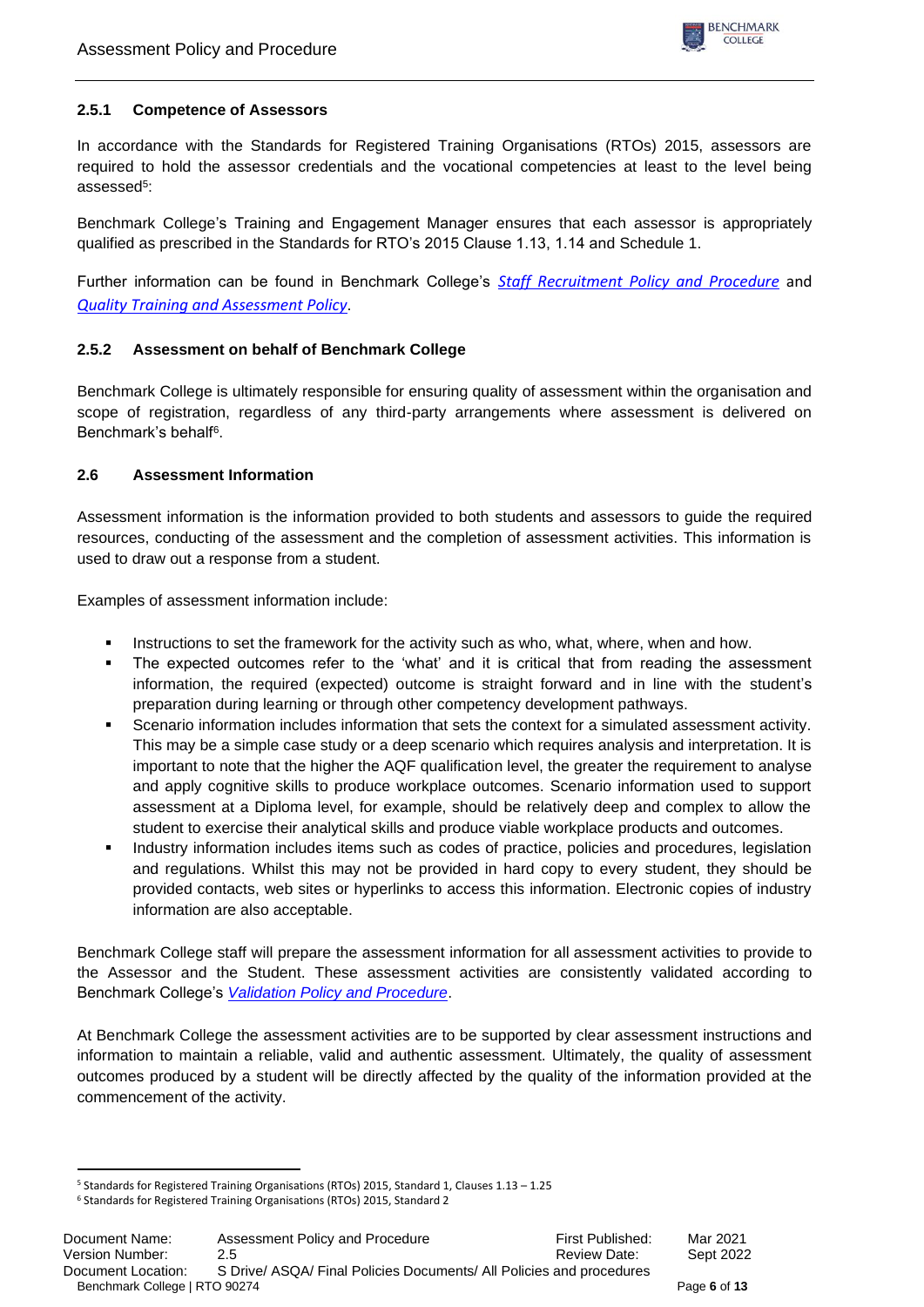

## **2.7 Assessment Tools**

Assessment tools are the collection of methods (electronic or hard copy) used to assess a student's knowledge and skill and gather evidence about a student's competence against a unit of competency. All developed assessment tools support the principles of assessment and rules of evidence.

Assessment strategies and tools are developed in consultation with industry, including validation processes. Each Assessment tool is developed and mapped to meet the requirements of industry Training Packages and fit with the requirements of the target industry and enterprise.

When units of competence are associated with licensing requirements, Trainers and Assessors will inform students verbally and in writing of the additional requirements this imposes prior to commencing the unit.

The following are examples of assessment tools which may be incorporated into an assessment strategy to meet the Training Package and industry requirements, the rules of evidence and the principles of assessment:

- **Multiple Choice questions ■** Written questions
	-
- Case studies, simulation exercises or role-plays Projects
- Portfolios, for example collections of work samples by the student
- Observations
- Third Party Reports Journal/logbooks
	-

This list of assessment tools identifies only a small number of assessment tools which are in use in the VET sector today. These are, however, the more common tools and support holistic assessment methods favoured by Benchmark College.

## **2.8 Assessment Context**

Benchmark College recognises the importance of establishing the context for students during their assessment. Assessment context refers to both the physical and non-physical environment, in which skills and knowledge are assessed. This may be a workplace or simulated workplace environment, such as an office setting or a distribution warehouse. The non-physical environment refers to things such as workplace policy and procedures, workplace culture and equipment and workplace staff. Many units of competence may be applied in any workplace such as skills and knowledge relating to workplace safety or leadership.

Students are to be provided with the right context to undertake their assessment activities. To achieve this, we will apply the following strategies:

- **■** If possible, incorporating the student's own workplace policies and procedures into an assessment.
- Conducting the assessment in the student's workplace whilst performing workplace tasks, using equipment and interacting with other staff, which are relevant to the unit of competency.
- Integrating relevant industry codes of practice, charters, and other industry information into the assessment.
- Incorporating relevant job descriptions and workplace procedures and forms for students to align with situations within case studies and simulated workplace scenarios.
- Providing a realistic simulated workplace situation within Benchmark College facilities.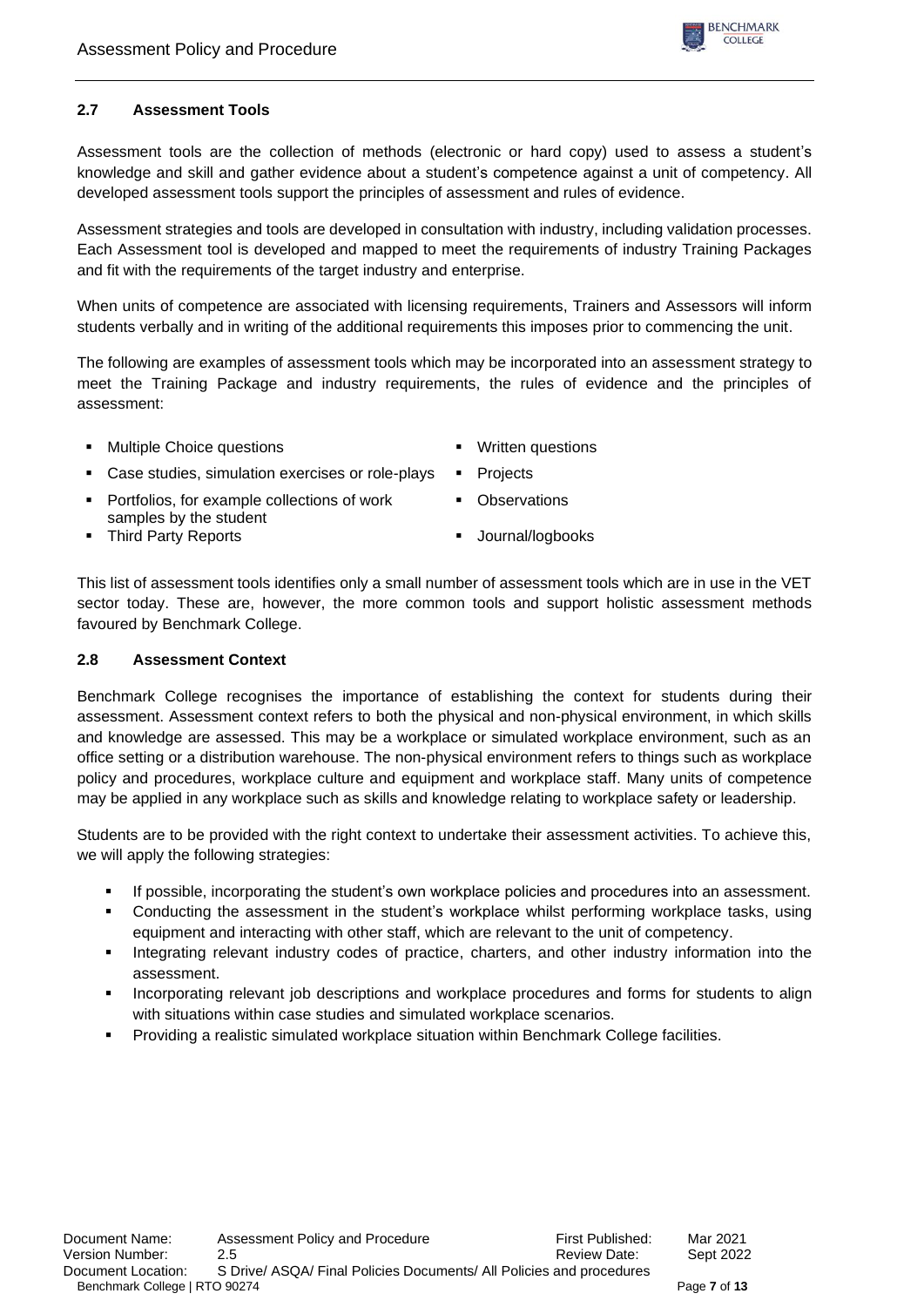## **3 Recognition**

## **3.1 Recognition of Prior Learning**

Benchmark College offers each student the opportunity to access and seek recognition of their prior learning. Further information is available from Benchmark College's *'Recognition [of Prior Learning Policy and](https://www.benchmark.edu.au/policies-procedures)  [Procedure'.](https://www.benchmark.edu.au/policies-procedures)*

## **3.2 Credit Transfer**

Benchmark College offers each student the opportunity to apply for credit transfer for previous units of competency attained from other RTO's. Further information is available from Benchmark College's '*[Recognition of Prior Learning Policy and Procedure](https://www.benchmark.edu.au/policies-procedures)*'.

## **4 Reasonable Adjustments to Assessment**

Reasonable adjustment refers to adjustments that can be made to the way in which evidence of student's performance can be collected for assessment.

Students have the right to apply for and receive adjustment to assessment activities to accommodate individual/special needs.

Applications for adjustment can be provided at enrolment and/or submitted to the Training and Engagement Manager prior to the commencement of any unit of competency.

Whilst such adjustments are permissible, they must not compromise the integrity of the overall assessment and assessors must ensure that the Rules of Evidence and Principles of Assessment are adhered to.

Examples of reasonable adjustment include, but are not limited to, the following:

- Extending of modifying time frames for assessment
- Considering the impact of the type of assessment task on the student with a disability or special need
- Using oral assessment (presentations, recorded responses and/or online interviews) as alternatives to written tasks
- **Ensuring the language of assessment instruments does not create barriers (e.g. use of plain English)**

Adjustments to assessment will not provide an unfair advantage / disadvantage to students.

## **5 Assessment Validation**

Benchmark College will facilitate regular assessment validation opportunities to maintain quality assessment practice and methods and to continuously improve assessment strategies. Further information is available from Benchmark College's *['Validation Policy and Procedure'.](https://www.benchmark.edu.au/policies-procedures)*

## **6 Assessment Preparation**

Prior to the conducting of an assessment, students are informed of the context and purpose of the assessment and the assessment process itself. This includes informing the student about the number and types of assessments, the assessment method(s) and alternative assessment methods which are available, to provide fairness and flexibility to students with special needs. Information will also be included at the start of each unit or course as to the assessment processes, number of assessments, types of assessment and the individual weighting of each assessment, if applicable.

All assessments are subject to a risk assessment process. Where applicable, Safe Work Method Statements or other controls to mitigate risk to any health and safety hazards which may affect the students or assessor may be implemented.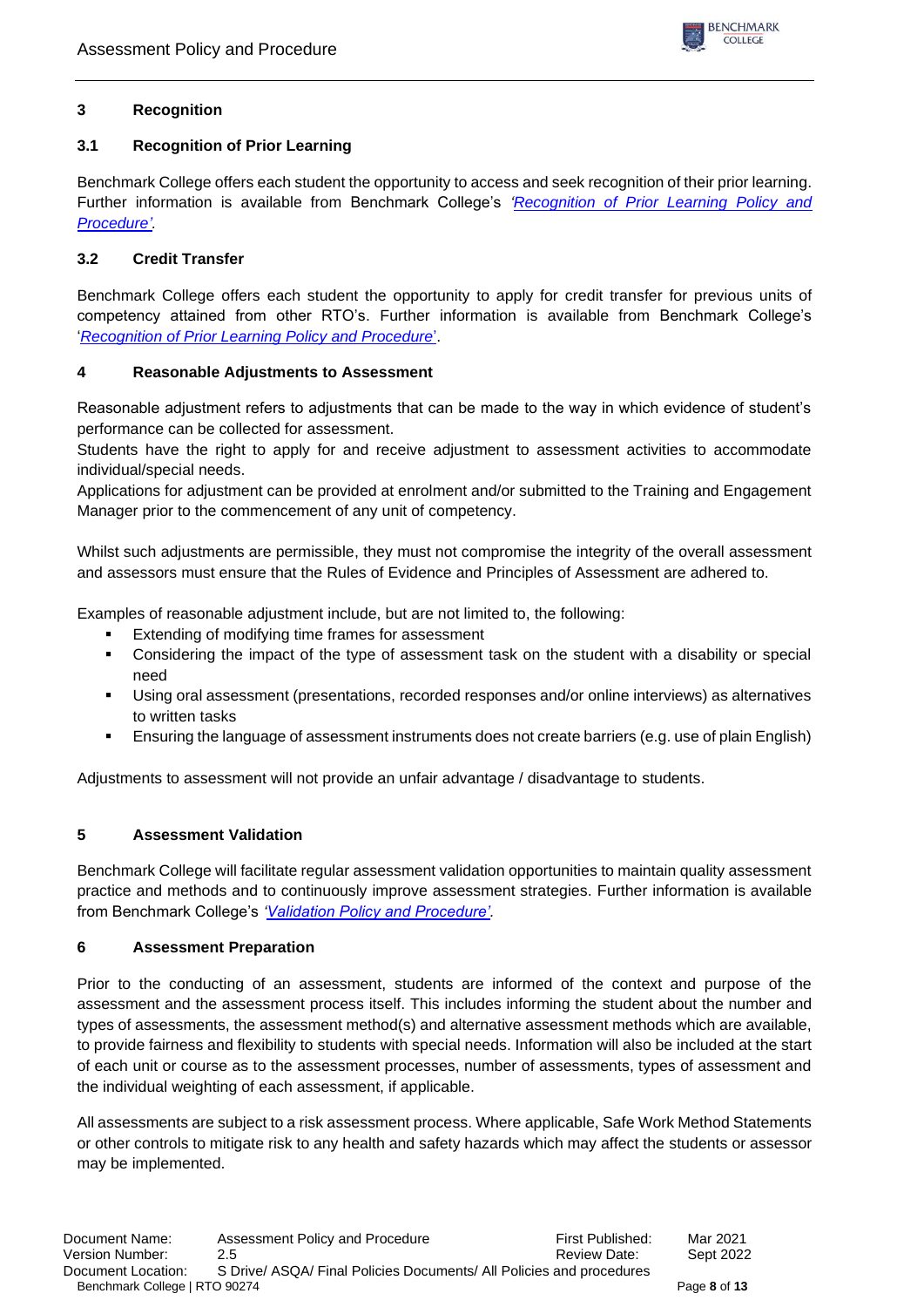

## **7 Student Obligations**

Students have certain obligations with regard to assessment and the assessment process. It is the student's responsibility to familiarise themselves with these obligations and ensure they are met:

- **EXECTS Assessment submissions must be the student's own work. Students must sign the declaration as** they submit their assessments confirming that the assessment is their own work and that they are aware of the requirements relating to collusion and plagiarism, including the penalties.
- Comply with Benchmark College's rules, regulations and relevant policies.
- Submit assessments on time.

## **8 Assessment Submission**

It is the responsibility of students to submit their assessments by the due date.

Assessments must be successfully completed within the timeframe specified in the Course Training Schedule.

All assessments submitted must include a completed student submission sheet and assessment record sheet, for the purposes of student identification, assessment methods and declaration.

## **8.1 Extensions and Special Considerations**

Special considerations may be granted if through misadventure (e.g. illness, bereavement, personal trauma or increased workload at their place of work) a student is prevented from completing an assessment or believes that their performance in an assessment event was affected by an incident.

Students can seek special consideration by contacting the Training and Engagement Manager. Students will be required to specify their reason for applying and include supporting evidence such as medical certificates or any other relevant documentation.

Upon receipt, the Training and Engagement Manager will review and notify the student in writing of the outcome within five (5) working days. Students may use the Complaints and Appeals Policy and Procedure to formally appeal a decision.

## **9 Assessment Marking**

When marking assessments, Assessors will make comments, provide genuine feedback for the entire assessment, and ensure assessments are marked in order of submission date.

Assessment outcomes are recorded as one of the following:

- i. In progress The outcome for the student is deemed as 'In progress' when they have submitted a portion of the assessment tasks required for a unit of competency and is working towards full competency.
- ii. Competency Achieved The outcome for the student is deemed 'competent' when they have consistently demonstrated their skills and knowledge to the standard required in the workplace, for all assessment tasks for a full unit/module.
- iii. Competency Not Achieved The outcome for the student is deemed as 'Competency Not Achieved' when they are unable/have not demonstrated appropriate competence in accordance with the minimum performance standards for a full unit.

## **10 Feedback**

Students will be given feedback from their assessor on the outcomes of assessment. Trainers and Assessors provide formal and informal feedback to students about the assessment processes used throughout the qualifications, courses and units of competency.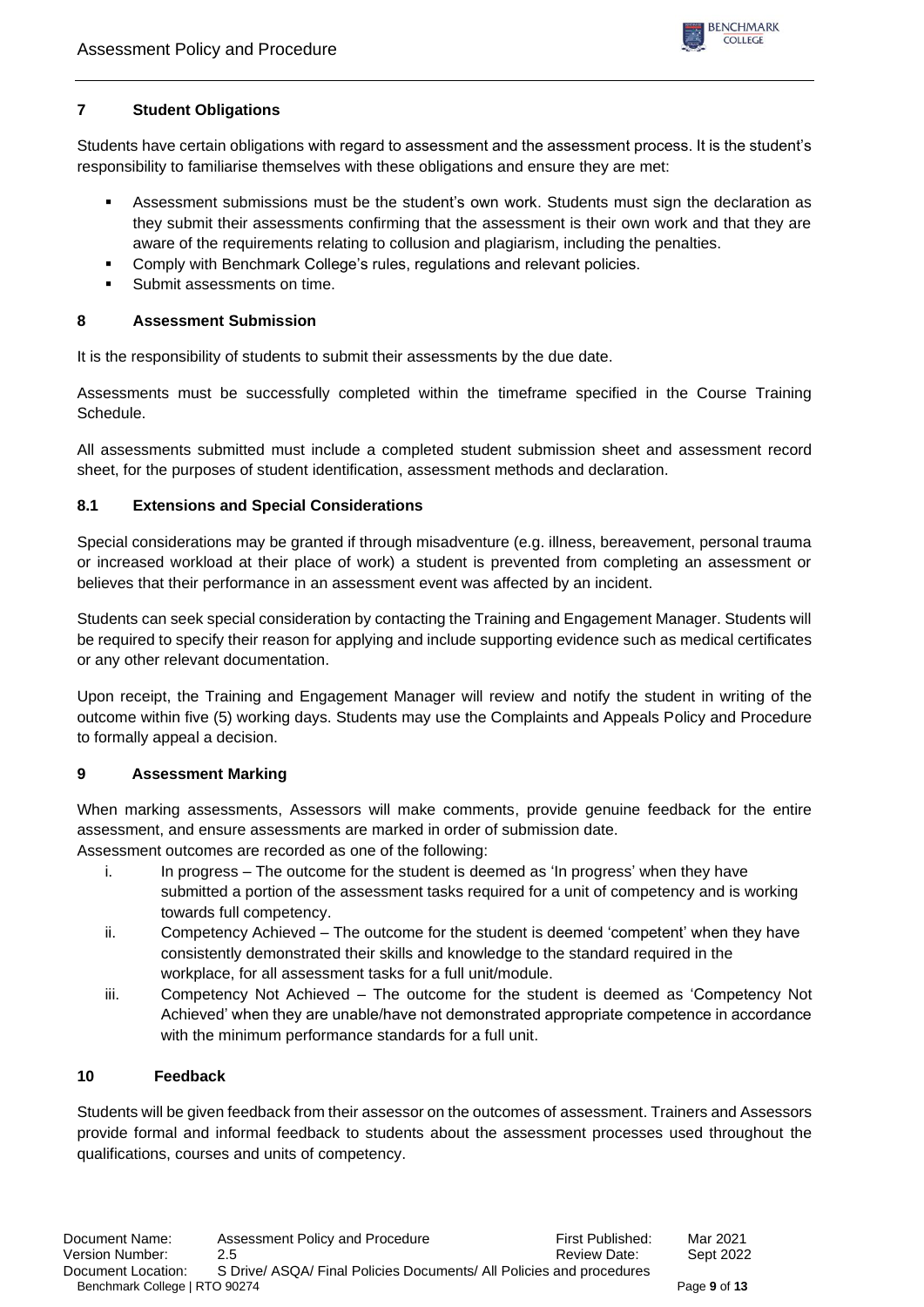

## **11 Assessment Attempts**

Student's tuition fees include two (2) additional assessment attempts. If after the second attempt, the Student has not completed the task satisfactorily, the assessor must make alternative arrangements for assessment. Depending on the task, this may include:

- resubmitting incorrect answers to questions (such as short answer questions and case studies)
- resubmitting part or all of a project, depending on how the error impacts on the total outcome of the task
- redoing a role play after being provided with appropriate feedback about their original performance
- being observed a second (or third time) undertaking any tasks/activities that were not satisfactorily completed the first time, after being provided with appropriate feedback.

Further assessment attempts will incur a fee for each assessment re-submission.

For more information, please refer to Benchmark College's *[Fees and Charges Policy](https://www.benchmark.edu.au/policies-procedures)* available on our website.

## **12 Re-assessment**

When a student's submitted assessments are marked as 'Not Satisfactory', students will be provided feedback by their Assessor on the parts of the assessment which need to be reviewed and addressed.

Students are supported and given feedback by the Assessor in order to address the gaps and develop their skills and knowledge in preparation for resubmission. This will be undertaken within the scheduled training plan or may be completed under alternative arrangements agreed between the student and the assessor.

In all circumstances, the re-assessment is to be a planned activity that is conducted in accordance with the assessment procedures, unit assessment requirements, principles of assessment and rules of evidence.

In the event that all options are exhausted, Benchmark College will record the unit of competency as Competency Not Achieved against the student's enrolment record.

## **13 Plagiarism, Collusion and Cheating**

Students are expected to follow all assessment rules and procedures. Proven acts of academic misconduct will incur penalties under Benchmark College's *[Student Behaviour and Misconduct Policy and Procedure](https://www.benchmark.edu.au/policies-procedures)*.

Students cannot submit any piece of work for assessment that is not entirely their own work. Students cannot submit the same piece of work for assessment as another Student.

The cases of plagiarism, cheating and collusion will be treated in a serious matter and will be reviewed and treated on a case by case basis by the Training and Engagement Manager. When investigating any incidents, student's records will be noted, and the following actions may occur:

- i. Verbal or written warning
- ii. Receiving a "Not Yet Satisfactory" result for the assessment task
- iii. Suspension from the course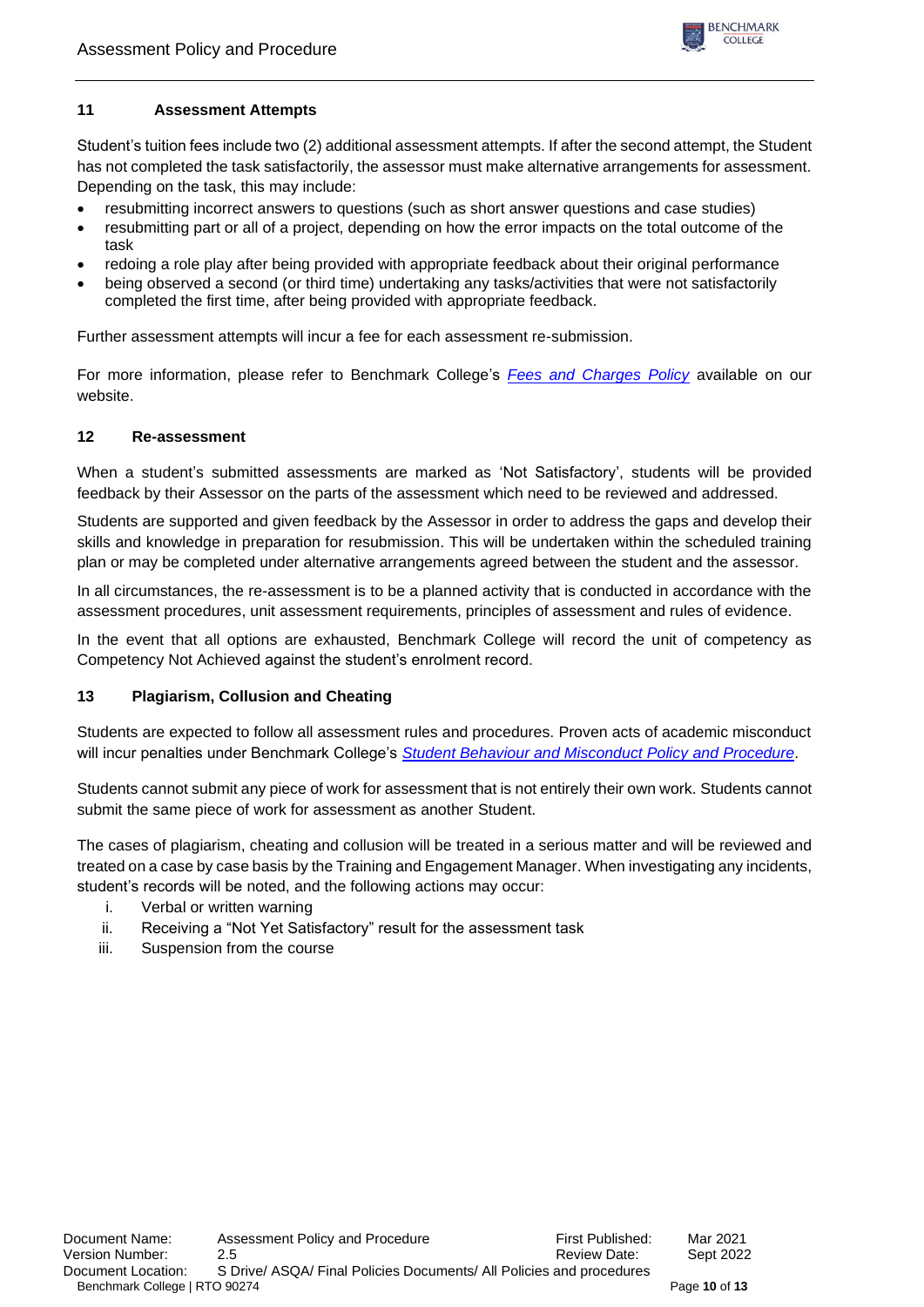

# **ASSESSMENT PROCEDURE**

The following procedure is applied for conducting assessments:

#### **Step 1: Prepare for assessment.**

The assessor:

- **Establishes the context and purpose of the evidence to be collected.**
- Identifies and analyses the unit(s) of competency, Training Package and the Benchmark College assessment strategy to identify the evidence requirements.
- **•** Reviews the assessment tools and confirms their currency and adequacy in meeting the rules of evidence.
- Informs and encourages student(s) to apply for Recognition of Prior Learning (RPL) or Credit Transfer (CT) where relevant.

## **Step 2: Prepare the Student**

The assessor meets with the student and:

- Explains the context and purpose of the assessment and the assessment process.
- Explains the unit/s of competency to be assessed and the evidence to be collected.
- Outlines the assessment procedure and the preparation the student should undertake and answer any questions the student may have.
- Assesses the needs of the student and, where applicable, negotiate reasonable adjustment for assessing people with disabilities without compromising the competency outcomes.
- Seeks feedback regarding the student's understanding of the unit/s of competency, evidence requirements and assessment process.
- **•** Determines if the student is ready for assessment and, in consultation with the student, decides on the time and place of the assessment.

## *Access and Equity*

In accordance with the Access and Equity Policy, Benchmark College operates without bias, discrimination or harassment, and expects the same from all participants in our courses. More information can be found in the Student Handbook and Benchmark College's *Access and Equity Policy [and Procedure](https://www.benchmark.edu.au/policies-procedures)*.

## **Step 3: Plans and prepares the evidence-gathering process**.

The assessor:

- Establishes a plan for gathering sufficient quality evidence about the student's consistent performance in order to make the assessment decision.
- Ensures evidence collection methods meet qualification and UoC requirements.
- Sources or develops assessment materials to assist the evidence-gathering process.
- Maps evidence collection methods to UoC and qualification requirements.
- Organises equipment or resources required to support the evidence-gathering process.
- Coordinates and brief other personnel involved in the evidence-gathering process.
- Ensures assessment is conducted within program timeframes.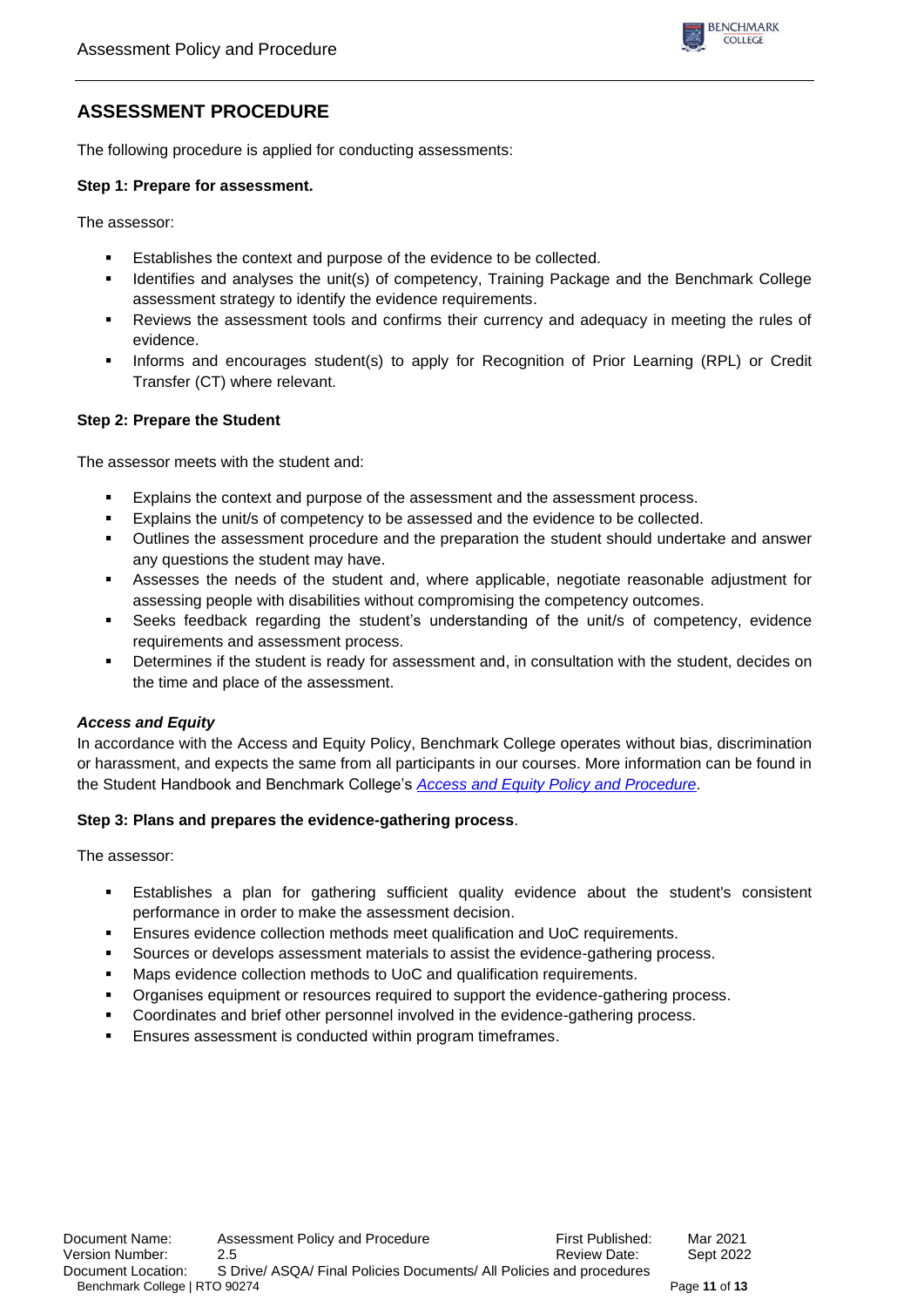

## **Step 4: Collect the evidence and make the assessment decision**.

The assessor:

- **E** Establishes and oversees the evidence-gathering process to ensure its validity, reliability, fairness and flexibility.
- Collects appropriate evidence against the elements, performance criteria, performance and knowledge evidence in the relevant units of competency.
- Ensures assessment is conducted according to the Assessment Conditions for the relevant unit/s of competency.
- Evaluates evidence in terms of the four dimensions of competency task skills, task management skills, contingency management skills and job/role environment skills.
- Incorporates allowable adjustments to the assessment procedure without compromising the integrity of the competencies.
- Evaluates the evidence in terms of validity, consistency, currency, authenticity and sufficiency.
- Consults and works with other staff, assessment panel members or technical experts involved in the assessment process.
- Records details of evidence collected; and makes a judgement about the student's competence based on the evidence and the relevant unit(s) of competency.

#### **Step 5: Provide feedback on the assessment**

The assessor provides information to the students about the outcomes of the assessment process. This includes providing the student with:

- Clear and constructive feedback on the assessment decision.
- **•** Information on ways of overcoming any identified gaps in competency revealed by the assessment.
- The opportunity to discuss the assessment process and outcome.
- Information on re-assessment and the appeals process, if applicable.

#### **Step 6: Record and report the result**

Benchmark College has the responsibility for recording assessment outcomes and for maintaining and securing assessment records in a permanent and accessible system. Assessment records are processed in accordance with Benchmark College's *Records Retention, Privacy,* and *[Issuing of Qualifications Policies](https://www.benchmark.edu.au/policies-procedures)*.

To record and report the result, the assessor:

- Records the assessment outcome according to the policies and procedures of Benchmark College.
- Maintains records of the assessment procedure, evidence collected and the outcome according to the policies and procedures of Benchmark College.
- Maintains the confidentiality of the assessment outcome.
- Where a Competency Not Achieved result is recorded offer students the opportunity to be reassessed. See Step 8.
- **Ensures the appropriate evidence is passed on to administration to organise the recording of results** in the Student Management System, and the issuance of statements of attainment or qualifications according to the policies and procedures of Benchmark College.

#### **Step 7: Review the assessment process**

On completion of the assessment process, the assessor:

- Reviews the assessment process.
- Reports on the positive and negative features of the assessment to those responsible for the assessment procedures.
- If necessary, suggests to appropriate Benchmark College personnel ways of improving the assessment procedures through raising a Continuous Improvement Report or by providing input to the next scheduled assessment validation.